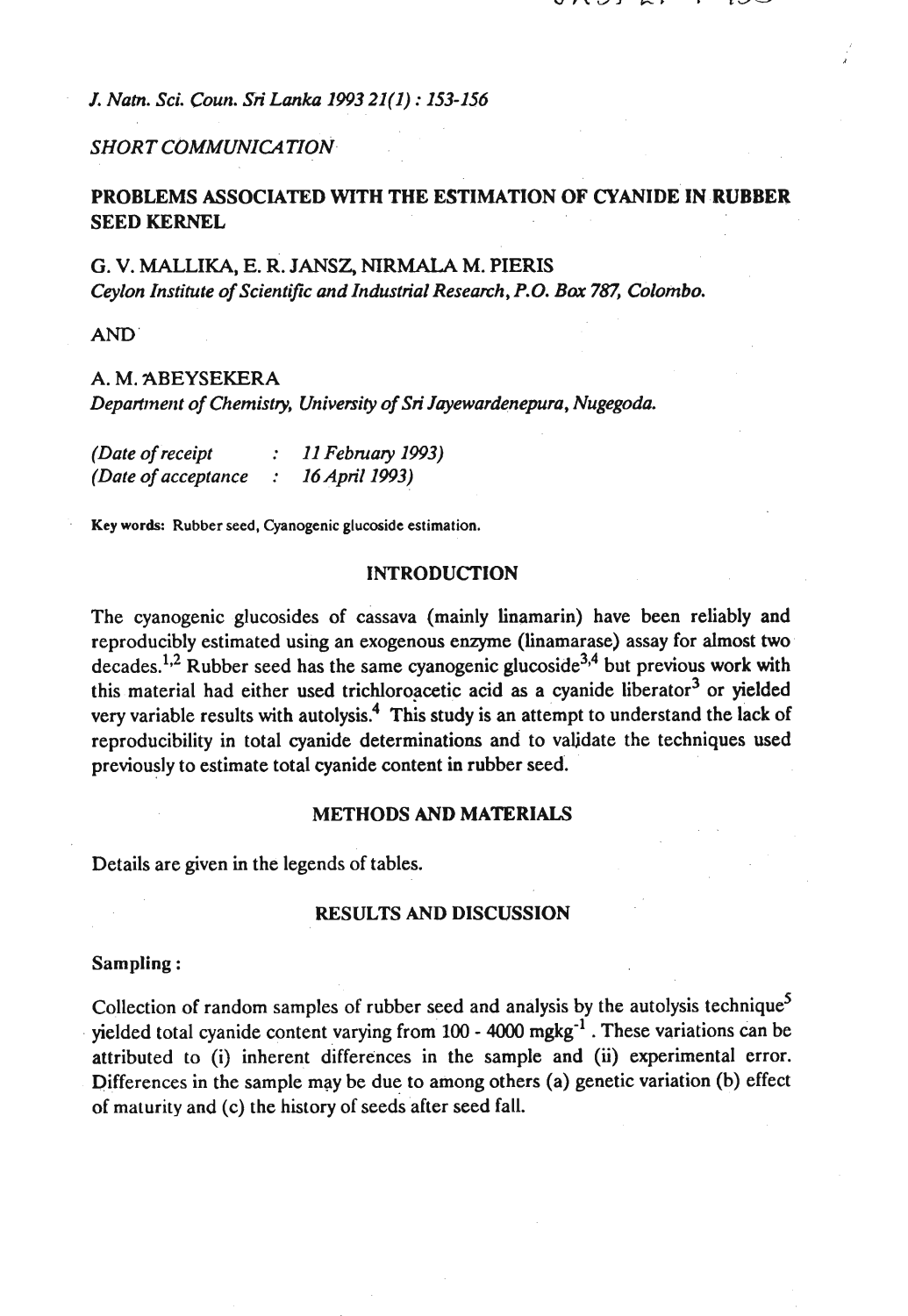To limit such variations samples seeds were collected from the same field one day after seed fall. Results from six such samples gave 1512, 1177, 2214, 2072, 2176 and 1763 mgkg<sup>-1</sup> respectively i.e. 1819  $\pm$  414 (mean  $\pm$  standard deviation). Analysis of seeds from the same fruit collected from a tree gave surprisingly wide disparities (Table I), indicating that in addition to the factors listed above, other factors possibly affecting the cyanophoric system such as autolytic cyanide release, could be operating even while the fruit is still on the tree. To an analyst this has serious implications especially since rubber has a relatively large seed and therefore might require a relatively large sample weight if variations were to be averaged out to give an analytically significant result. However analysis of large samples present other problems, viz., loss of cyanide during handling (experimental errors) due to the seed having large quantities of cyanide liberating enzymes.<sup>5</sup>

| Sample No. | Total Cyanide (mg/kg on dry basis) |
|------------|------------------------------------|
| Fruit 1    | 1897                               |
|            | 1754                               |
|            | 15                                 |
| Fruit 2    | 484                                |
|            | 609                                |
|            | 670                                |
| Fruit 3    | 2055                               |
|            | 1592                               |
|            | 1713                               |
| Fruit 4    | 2306                               |
|            | 2240                               |
|            | 1885                               |
| Fruit 5    | 1905                               |
|            | 1458                               |
|            | 231                                |
| Fruit 6    | 1199                               |
|            | 1621                               |
|            | 1918                               |

| Table 1: Variation of total cyanide in the seeds of the same fruit |  |  |
|--------------------------------------------------------------------|--|--|

**Fruits (lrilocular) No's** 1 lo 6 **wen collected from the tree and each or the lhree seeds analysed**  separately.<sup>5</sup> Total cyanide was determined by the picrate method<sup>2,7</sup> in individual seeds of the same fruit by homogenization and autolysis<sup>5</sup> (24h).

In practice it has been found that least deviations were obtained by using  $6 - 8$  g samples at  $0 - 5^0$  C while minimising handling time. However a coefficient of variation of 15 - 25 % can yet be observed.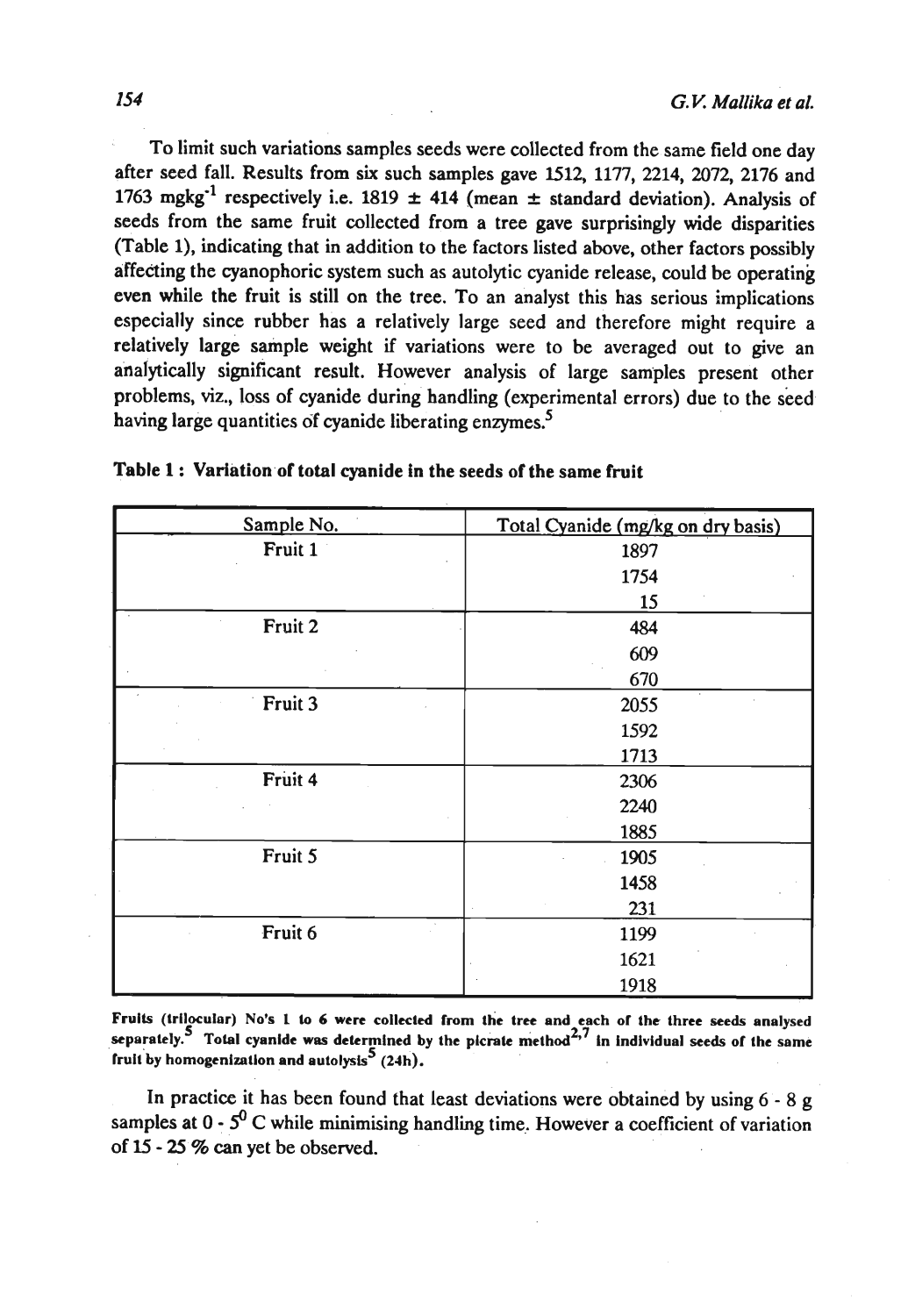#### Hydrolysis of cyanogenic glucosides

When trichloroacetic acid was used, release was less than 3% of the available total cyanide. Results obtained previously using this method are therefore grossly misleading.<sup>3</sup> Use of 2M  $H_2SO_4$  at room temperature also released very little cyanide. This acid required 30 h refluxing to completely release total cyanide from rubber seed. These experiments also show that low yields obtained with short reflux times did not reflect a hydrolysis of the  $C \equiv N$  triple bond as previously theorized<sup>6</sup> as the full complement of total cyanide could be released from this reaction mixture by the action of added linamarase (exogenous) after pH adjustment (Table 2).

| Table 2: Total cyanide in rubber seed kernel and meal determined by acid hydrolysis |
|-------------------------------------------------------------------------------------|
| followed by exogenous enzyme hydrolysis                                             |

|                        | Total cyanide (mg/kg on dry basis) |                                          |  |
|------------------------|------------------------------------|------------------------------------------|--|
| Type of sample         | Acid hydrolysis (i)                | Exogenous enzyme hydrolysis<br>after (i) |  |
| <b>Immature Kernel</b> | 169                                | 12,363                                   |  |
| Mature kernel          | 22                                 | 1546                                     |  |
| Mature kernel          | 32                                 | 2032                                     |  |
| Mature kernel          | 69                                 | 2404                                     |  |
| Meal                   | 20                                 | 213                                      |  |

**0 6 Acld hydrolysis1 was carried out at room lemperntun (30 C) ond the reaction mixture dlslilled. The**  residue from distillation was adjusted to pH 6 (10 ml of 0.1 M phosphate buffer) and incubated with  $2 \times 3.2.1.21$  for 4 **h** and cyanide estimated.

Two hours of autolysis was sufficient to completely release total cyanide. Longer autolysis times could be used for release, provided cyanide utilizing systems (e.g. rhodanese) are not active. Results of this study show that 24h incubation at ambient temperature resulted in a loss of approximately 10% cyanide (Table 3).

Addition of exogenous linamarase to the distilled autolysate residue did not yield significant additional cyanide in processed material Like rubber seed meal, indicating that the activity of endogenous enzyme was adequate for the release of cyanide even after processing.